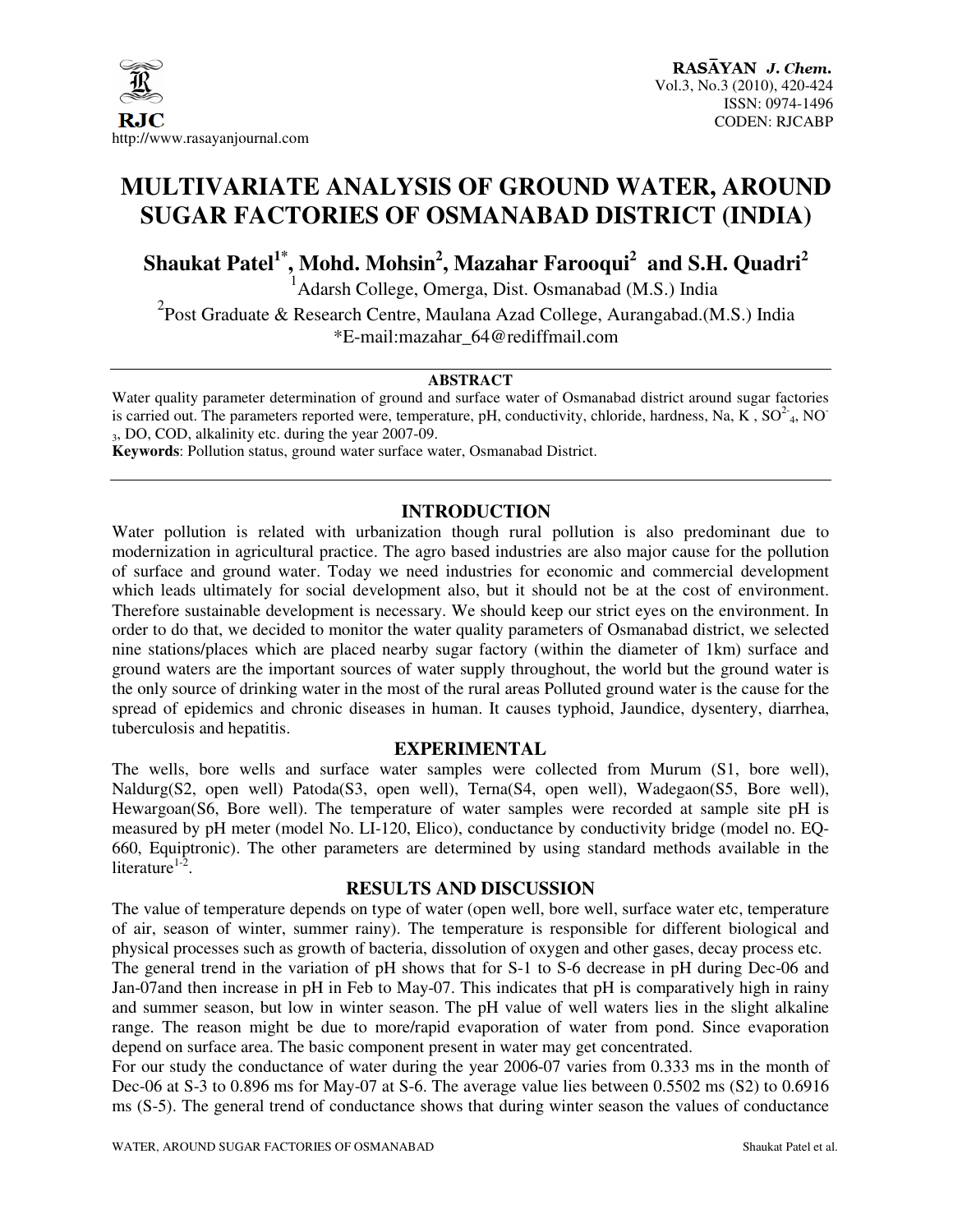are below average and during rainy and summer season the values are above average. During the year 2007-08, conductivity was observed to be minimum 0.299 at S-6 in the month of Jan-08 and maximum 1.764 ms at S-6 in the month of Aug-07. The average value of conductance varies from 0.8498 (S-3) to 1.0697 (S-1). During the year 2008-09 the variation in conductivity of water shows a general trend, in which rainy and summer season shows high values of conductance, whereas in winter the conductance is less. The minimum conductance 0.302 ms in Oct-08 at S-2 and maximum 1.442 ms in July-08 at S-6 the average lies in between 0.5662 ms (S-2) to 1.1582 (S-6) the trend in average conductivity for three consecutive year. The conductance is due to the electrolytic ions/salts present in the water samples. There are various sources of ions, such as content of soil, effluent from industry, there might be contamination or leaching of same salts/ions into the well water. The minimum conductance observed may be due to settlement of salt at the bottom. All water shows slight higher conductivity this is agreement of conductivity reported by earlier workers<sup>34</sup>. The conductivity of polluted water depend on distance of pollution source from the sample site, depth of water collected and time of collection of sample.

Alkalinity is due to the presence of carbonates, bicarbonates, hydroxides, phosphates nitrates and other ionic radicals. The alkalinity of water in our study area varies from 120 mg/L (at S-5) in the month of Sep-06 and maximum 298 mg/L at S-6 in the month of Jul-06. The average value of alkalinity varies from 151.42 (S1) to 217.17 mg/L at S-6. The general trend of alkalinity shows that in rainy season and summer season alkalinity is high. This may be attributed to leaching of alkalinity salt in rainy season and evaporation of water in summer season. During 2007-08 minimum alkalinity is observed in the month of Jan-08 at S5 (120 mg/L) and maximum at S-3, in the month of July-07 (466 mg/L). The average value of alkalinity varies from 259.17 mg/L (S5) to 328.33 mg/L (S-2). During the year 2008-09, the minimum alkalinity (138 mg/L) observed at S-2 in the month of Dec-08 and maximum 546.8 mg/L at S-1 in the month of July-08. The alkalinity values in the 2006-07 are low compared to 2007-08 and 2008-09 this may be attributed due to high rainfall in the region during last two years and excessive evaporation of water due to very high temperature during summer season.

Water content various dissolved gases, some of them are oxygen and  $CO<sub>2</sub>$ . Oxygen is a regulator of metabolic process of plant and animal communities and indicative of water conditions. It is a well known fact that, in shallow and turbulent water bodies the concentration of these gases  $(O_2 \& CO_2)$  is possibly controlled by the physical laws of diffusion of gases into liquids as well as by the rate of various metabolic activities of the biotic community. During 2006-07, the dissolved oxygen is found minimum 2.486 ppm at S-1 in the month of Aug-06 and maximum 7.998 ppm at S-1 in the month Dec-06. The average D.O. varies from 4.4363 ppm (S-3) to 5.2428 ppm (S-4). During 2007-08 D.O. is found minimum 1.073 ppm at S-2 in Sep-07 and maximum 4.009 ppm in Oct-07 at S-4 the average values varies from 1.7003 ppm (S-2) to 2.6866 ppm at S-4. In the year 2008-09 DO is found to be minimum in May-09 at S-1 (3.982 ppm) and maximum at S-4 in Aug-09 (9.002 ppm). The average D.O. value varies from 5.4974 ppm at S6 to 6.4033 ppm at S4. The general trend shows that in winter D.O. is high, whereas in rainy and summer season D.O. is low.

Chemical oxygen demand is used as a measure of the oxygen equivalent of the organic matter content of a sample that is susceptible to oxidation by a strong chemical oxidant. This is a satisfactory method for determining the organic load of a water body. The chemical oxygen demand during 2006-07, shows minimum value 29.12 ppm at S-2 in the month Feb-07 and maximum 73.14 ppm at S-4 in the month of march-07. The average minimum value varies from 38.181 ppm to 61.439 ppm. During the year 2007- 08, minimum value of COD is observed at S-6 in the month of April-08 (12.98 ppm) and maximum in the month of Aug-07 at S-4 (77.8 ppm). The minimum average COD is 36.954 ppm for S-6, whereas maximum average 43.483 ppm for S-5. During the year 2008-09, minimum value is observed of 27.98 ppm in May-09 at S-6. The maximum value is observed 78.54 ppm at S-3 in Sep-08. The average varies from 40.941 ppm to 56.498 ppm the trend in COD is not fixed.

Hardness is due to the presence of calcium and magnesium content. Since the values of hardness are high, it comes under very hard category of water.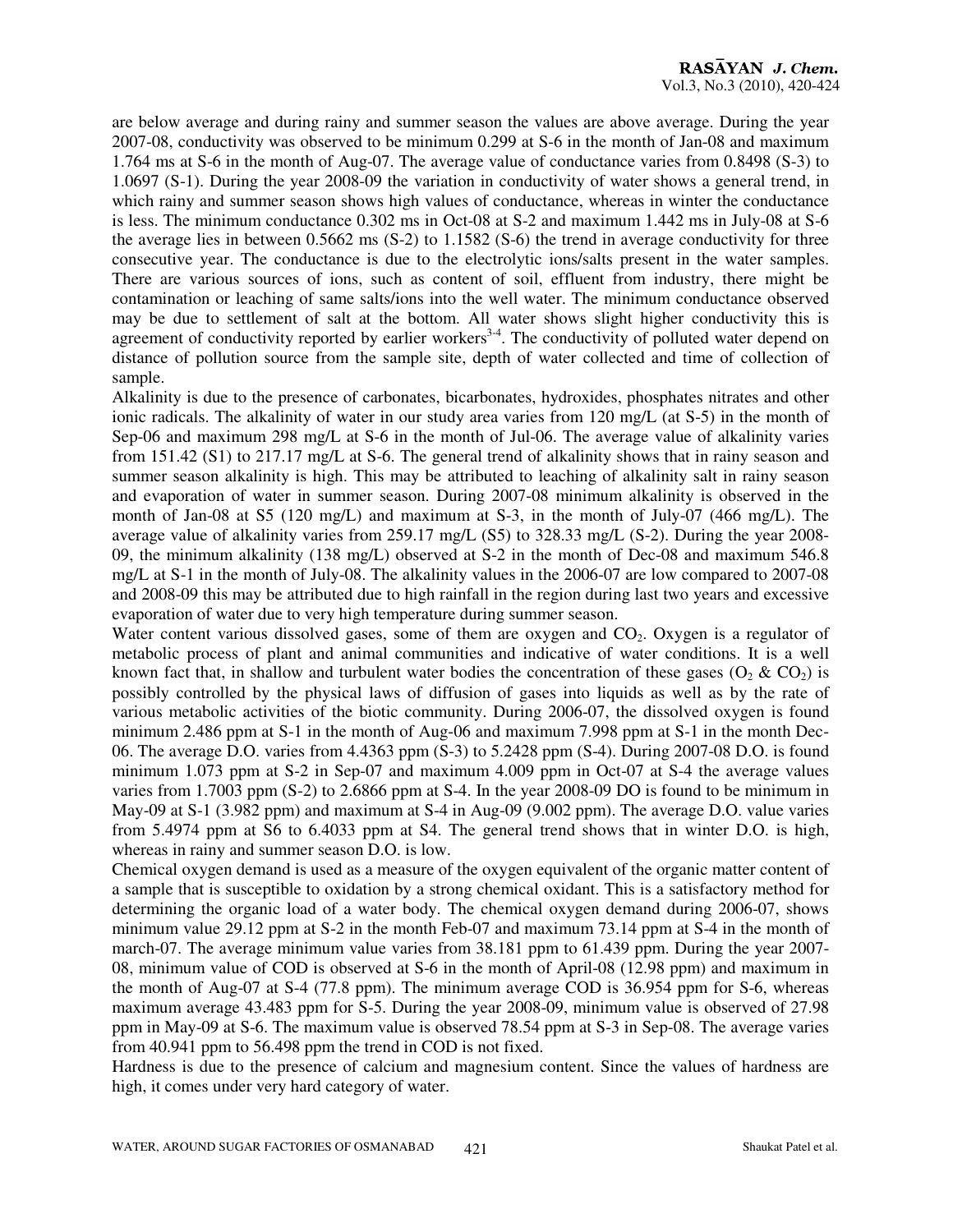The chloride content of all samples falls well within the permissible limits. This indicates that inorganic salt present in the water sample is very low.

The high values of sulphate indicate that either leaching of solid waste or effluent affect the stagnant underground water quality of these areas.

| Station        |     | Temp   | pH     | Conductivity | Alkalinity | DO     | <b>COD</b> | Hardness | Chloride |
|----------------|-----|--------|--------|--------------|------------|--------|------------|----------|----------|
| S1             | Max | 30     | 8.38   | 0.889        | 180        | 7.998  | 61.92      | 248      | 61       |
|                | Min | 23     | 7.24   | 0.369        | 121        | 2.486  | 38.91      | 109      | 40       |
|                | Avg | 26.7   | 7.87   | 0.5906       | 151.42     | 5.13   | 51.85      | 180.67   | 51.667   |
|                | Std | 2.6753 | 0.4258 | 0.2077       | 17.344     | 1.8458 | 8.0291     | 54.806   | 6.5966   |
|                | Max | 30     | 8.91   | 0.889        | 188        | 7.134  | 62.7       | 255      | 64.94    |
| S <sub>2</sub> | Min | 24     | 7.29   | 0.358        | 131        | 3.346  | 29.12      | 102      | 42.98    |
|                | Avg | 26.9   | 8.32   | 0.5502       | 154.67     | 4.9818 | 38.181     | 194.67   | 55.809   |
|                | Std | 2.4011 | 0.5567 | 0.2058       | 16.244     | 1.2745 | 10.497     | 50.996   | 7.2588   |
|                | Max | 30.5   | 8.49   | 0.891        | 208        | 7.635  | 44.21      | 230      | 90.28    |
| S <sub>3</sub> | Min | 23     | 7.18   | 0.333        | 135        | 3.102  | 36.38      | 127      | 44.72    |
|                | Avg | 26.6   | 8.05   | 0.6283       | 165.58     | 4.4363 | 39.474     | 178.17   | 65.09    |
|                | Std | 2.6657 | 0.439  | 0.2147       | 19.318     | 1.4936 | 2.3384     | 37.148   | 15.142   |
|                | Max | 30     | 8.57   | 0.809        | 212        | 7.882  | 73.14      | 231      | 77.08    |
| S4             | Min | 23     | 7.19   | 0.438        | 138        | 3.639  | 49.46      | 161      | 44.08    |
|                | Avg | 26.5   | 8.04   | 0.5911       | 181.75     | 5.2425 | 61.439     | 191.83   | 63.743   |
|                | Std | 2.6529 | 0.4844 | 0.1293       | 23.231     | 1.2324 | 7.1935     | 22.942   | 12.406   |
| S <sub>5</sub> | Max | 39     | 8.96   | 0.883        | 212        | 7.398  | 48.78      | 238      | 61.92    |
|                | Min | 24     | 7.12   | 0.566        | 120        | 3.776  | 32.12      | 131      | 45.72    |
|                | Avg | 27.4   | 8.0    | 0.6916       | 171.83     | 4.9972 | 39.568     | 187.42   | 55.51    |
|                | Std | 4.2578 | 0.6352 | 0.1127       | 31.185     | 1.1502 | 5.6693     | 42.909   | 5.7215   |
| S <sub>6</sub> | Max | 30     | 8.75   | 0.896        | 298        | 7.183  | 52.8       | 252      | 72.82    |
|                | Min | 24     | 7.17   | 0.381        | 175        | 3.082  | 38.18      | 130      | 30.89    |
|                | Avg | 26.5   | 8.0    | 0.6138       | 217.17     | 5.0037 | 46.013     | 185.75   | 55.45    |
|                | Std | 2.2909 | 0.4589 | 0.2164       | 43.203     | 1.4052 | 5.275      | 40.297   | 11.769   |

Table-1: Average, Maximum, and Minimum Physico Chemical Parameter Osmanabad District for the year 2006-07

Table-2: Average, Maximum, and Minimum Physico Chemical Parameter Osmanabad District for the year 2007-08

| <b>Station</b> |     | Temp   | pH     | Conductivity | Alkalinity | D <sub>O</sub> | COD    | <b>Hardness</b> | Chloride |
|----------------|-----|--------|--------|--------------|------------|----------------|--------|-----------------|----------|
| S <sub>1</sub> | Max | 31     | 8.55   | 1.651        | 364        | 4.001          | 66.23  | 245             | 156      |
|                | Min | 24     | 8.02   | 0.329        | 140        | 1.126          | 20.98  | 108             | 56       |
|                | Avg | 26.7   | 8.25   | 1.0697       | 260.5      | 2.4425         | 38.398 | 175.67          | 95.218   |
|                | Std | 2.169  | 0.1747 | 0.4091       | 91.468     | 1.081          | 14.243 | 45.398          | 29.905   |
| S <sub>2</sub> | Max | 29     | 8.76   | 1.667        | 451        | 3.643          | 76.45  | 242             | 132      |
|                | Min | 23     | 8.12   | 0.358        | 138        | 1.073          | 19.23  | 119             | 59       |
|                | Avg | 25.6   | 8.46   | 1.0241       | 328.33     | 1.7003         | 38.973 | 160.58          | 102.25   |
|                | Std | 2.2293 | 0.216  | 0.512        | 106.97     | 0.7045         | 16.762 | 42.395          | 27.592   |
| S <sub>3</sub> | Max | 30     | 8.98   | 1.342        | 466        | 3.554          | 59.74  | 192             | 138      |
|                | Min | 26     | 7.55   | 0.32         | 160        | 1.221          | 21.09  | 120             | 89       |
|                | Avg | 28.3   | 8.43   | 0.8498       | 289.25     | 2.2051         | 38.363 | 141.83          | 108.08   |
|                | Std | 1.6697 | 0.4924 | 0.3258       | 102.38     | 0.8031         | 11.366 | 23.241          | 12.566   |
| S <sub>4</sub> | Max | 30.5   | 8.88   | 1.657        | 396        | 4.009          | 77.8   | 210             | 220      |
|                | Min | 24     | 8.06   | 0.476        | 160        | 1.82           | 21.91  | 117             | 98       |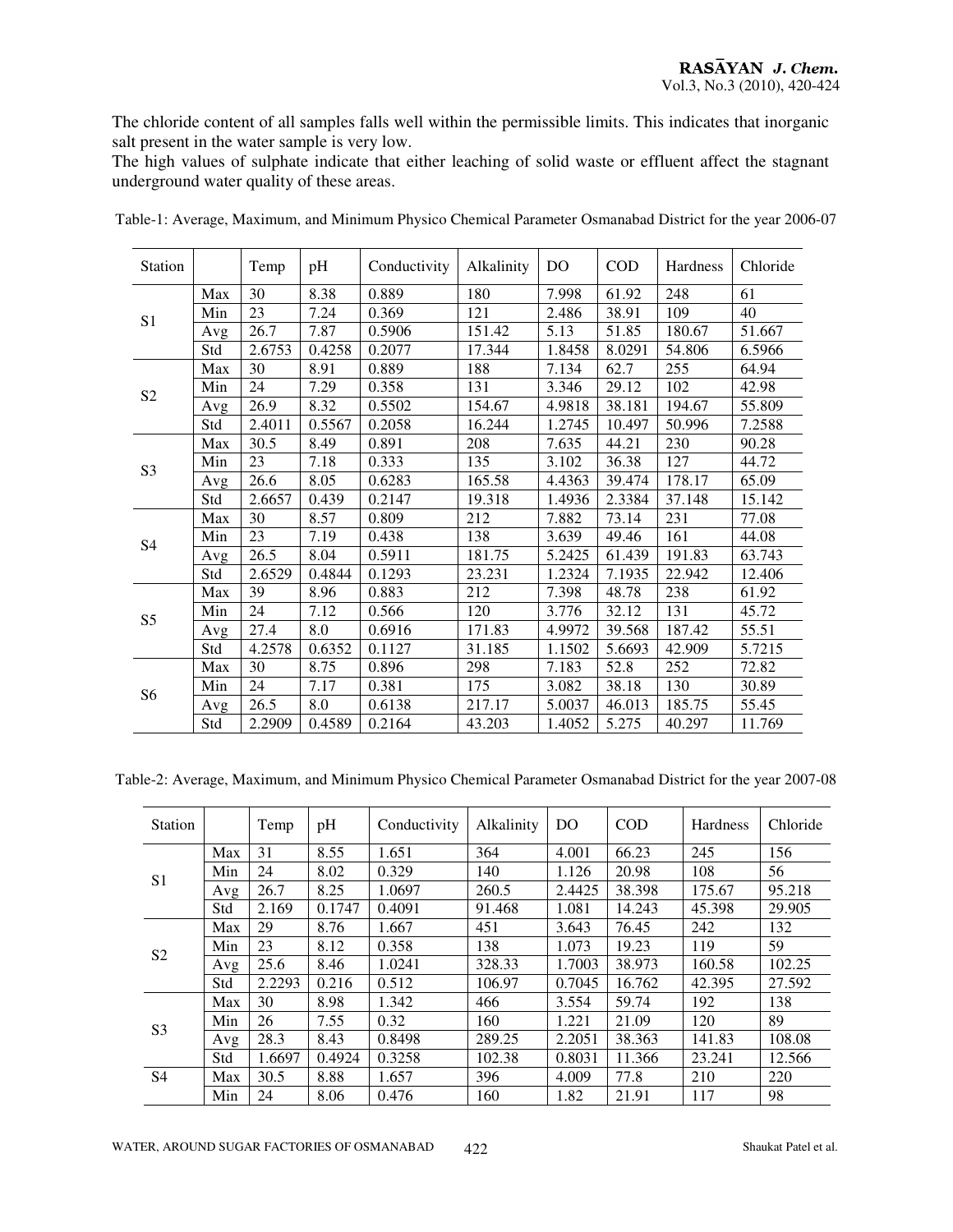#### RASAYAN J. Chem. Vol.3, No.3 (2010), 420-424

|                | Avg | 26.5   | 8.45   | 0.8838 | 280.17 | 2.6866 | 42.996 | 160.25 | 154.67 |
|----------------|-----|--------|--------|--------|--------|--------|--------|--------|--------|
|                | Std | 2.3061 | 0.2537 | 0.4102 | 88.677 | 0.7847 | 16.19  | 28.898 | 44.512 |
| S <sub>5</sub> | Max | 31     | 8.99   | 1.561  | 411    | 3.841  | 63.2   | 246    | 217    |
|                | Min | 23     | 7.99   | 0.548  | 120    | 1.56   | 22.1   | 121    | 69     |
|                | Avg | 25.9   | 8.42   | 0.9904 | 259.17 | 2.4723 | 43.483 | 177.75 | 145.08 |
|                | Std | 2.6582 | 0.3264 | 0.3466 | 92.52  | 0.7005 | 16.286 | 42.915 | 51.803 |
| S <sub>6</sub> | Max | 30     | 8.89   | 1.764  | 398    | 3.211  | 65.88  | 266    | 225    |
|                | Min | 24     | 7.98   | 0.299  | 138    | 1.229  | 12.98  | 67     | 43     |
|                | Avg | 26.6   | 8.33   | 0.8962 | 266.5  | 2.1067 | 36.954 | 135.9  | 141    |
|                | Std | 2.2395 | 0.3016 | 0.4641 | 97.792 | 0.7215 | 15.218 | 67.938 | 61.477 |

Table-3: Average, Maximum, and Minimum Physico Chemical Parameter Osmanabad District for the year 2008-09

| <b>Station</b> |     | Temp   | pH     | Conductivity | Alkalinity | DO     | <b>COD</b> | Hardness | Chloride |
|----------------|-----|--------|--------|--------------|------------|--------|------------|----------|----------|
| S <sub>1</sub> | Max | 31     | 8.45   | 0.924        | 546.8      | 8.935  | 69.38      | 332      | 265      |
|                | Min | 23     | 7.19   | 0.314        | 139.32     | 3.982  | 34.83      | 122.86   | 48.89    |
|                | Avg | 26.3   | 8.18   | 0.5888       | 280.9      | 5.8248 | 51.197     | 230.18   | 151.1    |
|                | Std | 3.0085 | 0.3237 | 0.2564       | 140.32     | 2.0542 | 12.334     | 79.267   | 77.319   |
|                | Max | 30.5   | 8.6    | 0.98         | 543        | 8.993  | 64.92      | 327      | 329      |
| S <sub>2</sub> | Min | 24     | 7.1    | 0.302        | 138        | 3.998  | 31.22      | 149.89   | 49.62    |
|                | Avg | 26.8   | 8.18   | 0.5662       | 270.58     | 6.3496 | 45.8       | 217.8    | 118.3    |
|                | Std | 2.5147 | 0.384  | 0.257        | 130.11     | 1.5529 | 12.373     | 68.311   | 89.656   |
| S <sub>3</sub> | Max | 31     | 8.55   | 0.971        | 501        | 8.62   | 78.54      | 329      | 312      |
|                | Min | 23     | 7.08   | 0.364        | 219        | 4.102  | 29.87      | 125.3    | 60.42    |
|                | Avg | 26.4   | 8.05   | 0.5702       | 330.75     | 6.3763 | 55.148     | 199.98   | 150.15   |
|                | Std | 2.9142 | 0.3481 | 0.23         | 92.738     | 1.6914 | 16.399     | 68.862   | 84.058   |
|                | Max | 30     | 8.69   | 0.926        | 410        | 9.002  | 72.91      | 366      | 432      |
| S <sub>4</sub> | Min | 24     | 7.42   | 0.436        | 200        | 3.987  | 37.29      | 109      | 70.82    |
|                | Avg | 27.1   | 8.26   | 0.6533       | 288.08     | 6.4033 | 56.498     | 215.63   | 143.62   |
|                | Std | 2.2088 | 0.3244 | 0.1912       | 83.193     | 1.8175 | 11.209     | 67.803   | 105.05   |
| S <sub>5</sub> | Max | 31     | 8.04   | 1.008        | 510        | 7.876  | 71.89      | 330      | 345      |
|                | Min | 23     | 7.08   | 0.643        | 189        | 4.056  | 33.6       | 122      | 55.98    |
|                | Avg | 26.4   | 7.61   | 0.7828       | 349.25     | 6.0903 | 42.69      | 226.77   | 129.3    |
|                | Std | 2.8431 | 0.301  | 0.1285       | 107.24     | 1.0911 | 12.227     | 52.72    | 101.57   |
| S <sub>6</sub> | Max | 30.5   | 8.56   | 1.442        | 523        | 7.213  | 73.67      | 322      | 348      |
|                | Min | 23     | 7.3    | 0.882        | 188        | 3.987  | 27.98      | 119      | 88.8     |
|                | Avg | 26.7   | 8.08   | 1.1582       | 285.58     | 5.4974 | 40.941     | 267.49   | 198.43   |
|                | Std | 2.6152 | 0.2915 | 0.1907       | 115.68     | 1.1932 | 17.043     | 59.342   | 104.39   |

#### **CONCLUSION**

The ground water of Osmanabad districts was analyzed for various physio-chemical parameters. From the analysis of data, we conclude that the ground water of these sites surprisingly is not much polluted, even though the sampling sites are within one to one and half km radius from the sugar factories. It is a established fact that, the waste from sugar industry has pH 4.5, COD in the range of 2000-4000 ppm and total suspended solids as 200-1800 ppm. The present study reveals that these parameters are very low in the water sample, which indicates that this might be due to underground water streams flowing opposite direction to the sampling sites or may be due to unknown reasons.